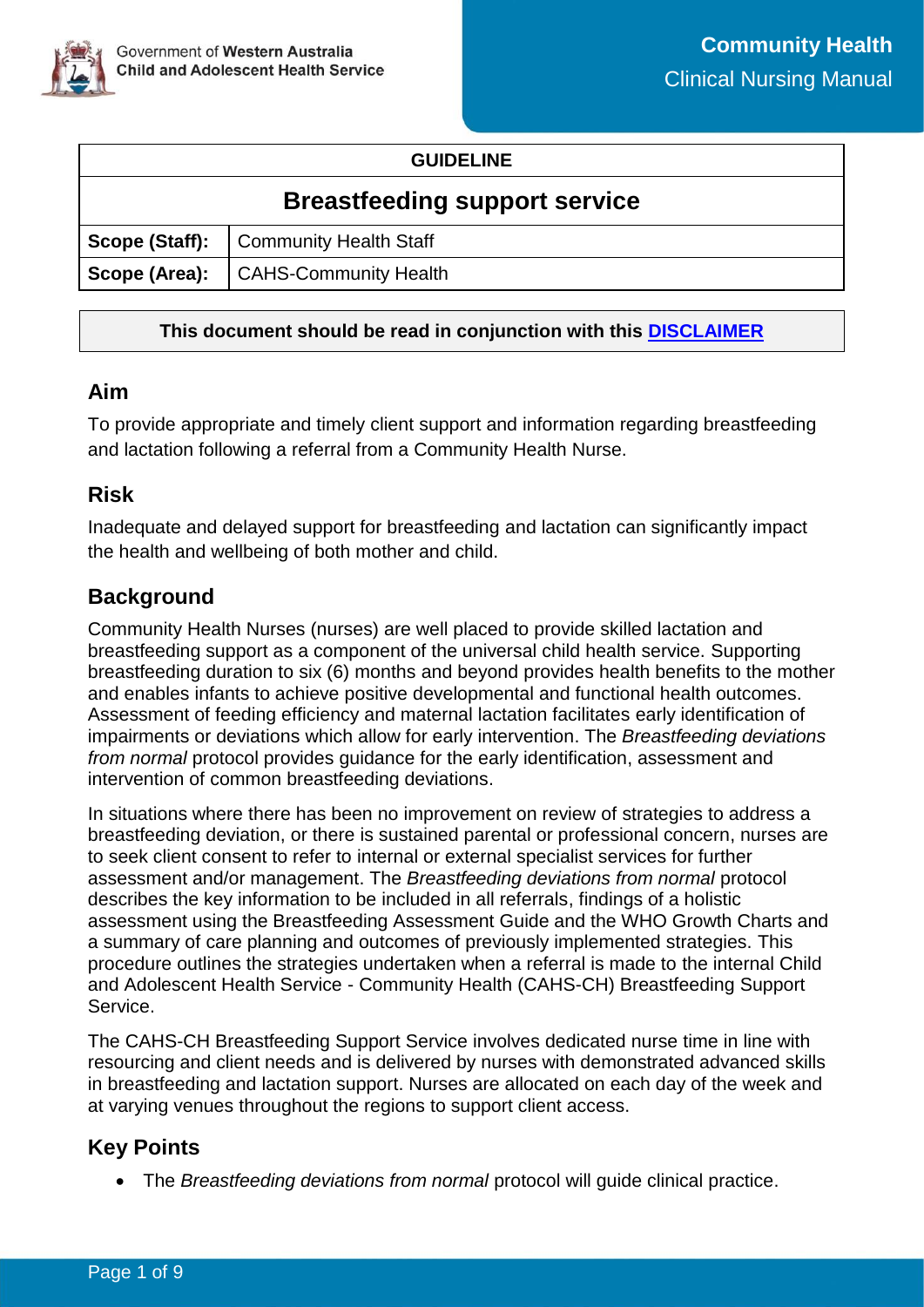- The early identification of impairments or deviations is acknowledged as a primary health care opportunity for early intervention, enabling infants to achieve positive developmental and functional health outcomes.
- New referrals will be reviewed on a daily basis and nurses will contact clients within 48 hours of receiving the referral.
- Nurses will complete a minimum of 4 assessments per day.
- The nurse and client will work together for the shared understanding of breastfeeding concerns and the establishment of goals to address concerns.
- The nurse is supported to work within the boundaries of their professional practice, and to recognise when external referral may be required.

## **Equipment**

• Nipple shields

| <b>Steps</b>                                                                                                                                                                                                                                                                                                                                                                                                                                                                                                                                                                                                                                                  | <b>Additional Information</b>                                                                                                                                                                                                                                                                                                                                                                                                                                                                                                                                                 |  |
|---------------------------------------------------------------------------------------------------------------------------------------------------------------------------------------------------------------------------------------------------------------------------------------------------------------------------------------------------------------------------------------------------------------------------------------------------------------------------------------------------------------------------------------------------------------------------------------------------------------------------------------------------------------|-------------------------------------------------------------------------------------------------------------------------------------------------------------------------------------------------------------------------------------------------------------------------------------------------------------------------------------------------------------------------------------------------------------------------------------------------------------------------------------------------------------------------------------------------------------------------------|--|
| <b>Review of Referrals</b><br>On a daily basis, an allocated<br><b>Breastfeeding Support Service nurse will</b><br>schedule ninety minutes to consider new<br>or un-actioned referrals.<br>Review the child health nurse referral<br>$\bullet$<br>and client information on CDIS prior.<br>All referrals will need to be<br>$\Omega$<br>addressed as client access to<br>service in a timely manner may<br>not be possible if the client is<br>referred back to the child health<br>nurse.                                                                                                                                                                    | Information from other sources may<br>include CDIS child health and/or<br>services that the client may have<br>received.<br>Where a referral has been made without<br>$\bullet$<br>an assessment and care plan having<br>been initiated; make contact with the<br>nurse to review their adherence to<br>practice. Suggest training opportunities<br>and Clinical Education Team support as<br>required.                                                                                                                                                                       |  |
| <b>Initial interaction</b><br>Contact new client referrals by phone.<br>$\bullet$<br>Introduce yourself by name, designation<br>$\bullet$<br>and where you are calling from and then<br>correctly identify the client by asking<br>them to confirm their name, date of birth<br>and address.<br>Discuss current breastfeeding<br>$\bullet$<br>circumstances and satisfaction with<br>current breastfeeding plan.<br>Ascertain if the level of need requires a<br>$\bullet$<br>face to face appointment or whether a<br>phone call or video call could be used.<br>Offer earliest possible appointment<br>$\bullet$<br>taking into account client's preference | If contact is successful but the client<br>$\bullet$<br>declines the service:<br>Notify the referring child health<br>$\circ$<br>nurse that the client declined. Close<br>from service as per CDIS Child<br><b>Health Information Package-BFS</b><br><b>Active List.</b><br>If contact is unsuccessful:<br>$\bullet$<br>Send a SMS requesting parents to<br>$\circ$<br>call back.<br>If no response after 24 hours, make<br>$\circ$<br>a second phone call followed by a<br><b>SMS</b><br>If no response after 24 hours, send<br>$\circ$<br>a letter using the CDIS template. |  |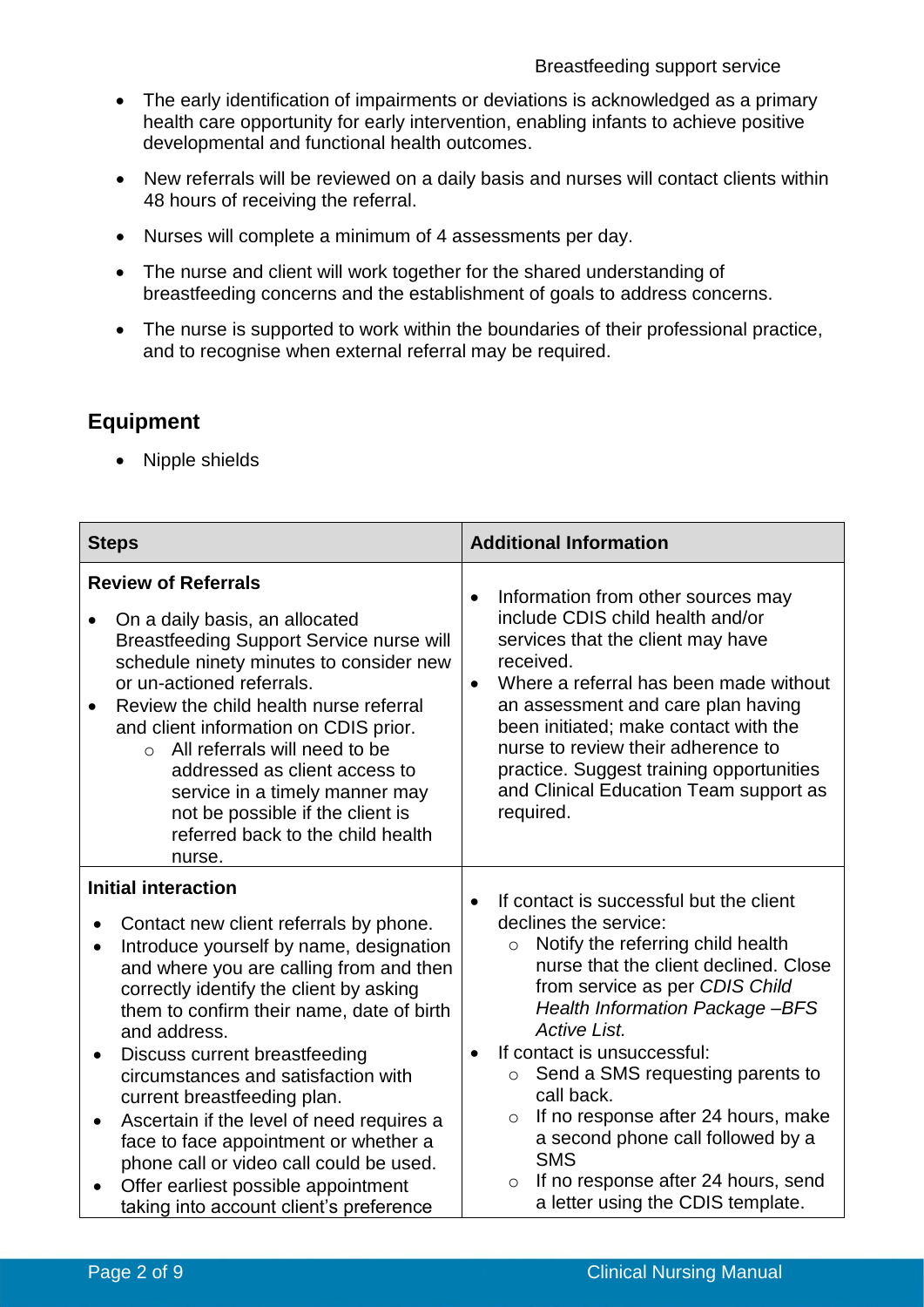| <b>Steps</b>                                                                                                                                                                                                                                                                                                                              | <b>Additional Information</b>                                                                                                                                                                                                                                                                                                                                                                                                                                                                                                                                                                                                                                                                                                                                                                                                                                                                                                                                                                                                                             |  |  |
|-------------------------------------------------------------------------------------------------------------------------------------------------------------------------------------------------------------------------------------------------------------------------------------------------------------------------------------------|-----------------------------------------------------------------------------------------------------------------------------------------------------------------------------------------------------------------------------------------------------------------------------------------------------------------------------------------------------------------------------------------------------------------------------------------------------------------------------------------------------------------------------------------------------------------------------------------------------------------------------------------------------------------------------------------------------------------------------------------------------------------------------------------------------------------------------------------------------------------------------------------------------------------------------------------------------------------------------------------------------------------------------------------------------------|--|--|
| for location and modality.<br>Where a client expresses a<br>$\circ$<br>difficulty in attending a centre,<br>consider a home visit.<br>Confirm mother has a breastfeeding<br>plan she is comfortable with until next<br>contact.<br>Document client appointment details in<br>CDIS calendar.                                               | Close from service as per CDIS<br>Child Health Information Package -<br><b>BFS Active List.</b><br>Notify the referring child health<br>$\circ$<br>nurse that contact was<br>unsuccessful.<br>Appointments will be booked into<br>calendars across the region to provide<br>the appointment within five working<br>days.<br>Where the need is urgent, aim for<br>$\circ$<br>appointment within 72 hours.<br>Home visiting may be considered for<br>multiple births or other circumstances at<br>the discretion of the nurse and following<br>discussion with the Nurse Manager.<br>$\circ$ Home visits require a risk<br>assessment and are conducted in<br>accordance with the Home and<br>Community Visits and Working<br>Alone guidelines.<br>Video calls are conducted in accordance<br>to the CAHS Telehealth Service policy.<br>Client technology requirements for<br>$\bullet$<br>participating in a video call are available<br>in the Video Call Appointment<br>Information for Staff (Appendix A) and<br>Client information sheet (Appendix B). |  |  |
| <b>Client Assessment</b>                                                                                                                                                                                                                                                                                                                  |                                                                                                                                                                                                                                                                                                                                                                                                                                                                                                                                                                                                                                                                                                                                                                                                                                                                                                                                                                                                                                                           |  |  |
| Conduct a holistic assessment to<br>include:<br>a systemic enquiry of parent<br>O<br>concerns<br>an assessment of the maternal<br>$\circ$<br>breasts and nipples where possible<br>a physical assessment of the infant,<br>$\circ$<br>including an anthropometric<br>assessment where possible<br>observation of a breastfeed.<br>$\circ$ | Refer to the Breastfeeding deviations<br>٠<br>from normal protocol for more<br>information relating to assessment.<br>The Breastfeeding Assessment Guide<br>$\bullet$<br>(CHS012) can be used as a checklist for<br>identifying and assessing feeding<br>deviations.<br>Plot growth measurements on the World<br>Health Organization Growth Charts Birth<br>to six (6) months for Weight and Length.                                                                                                                                                                                                                                                                                                                                                                                                                                                                                                                                                                                                                                                      |  |  |
| <b>Care Planning</b><br>Develop a plan with the client,<br>considering the findings from a holistic<br>assessment and outcomes of any<br>previous plans.                                                                                                                                                                                  | Refer to the Breastfeeding deviations<br>from normal protocol for more<br>information relating to care planning.                                                                                                                                                                                                                                                                                                                                                                                                                                                                                                                                                                                                                                                                                                                                                                                                                                                                                                                                          |  |  |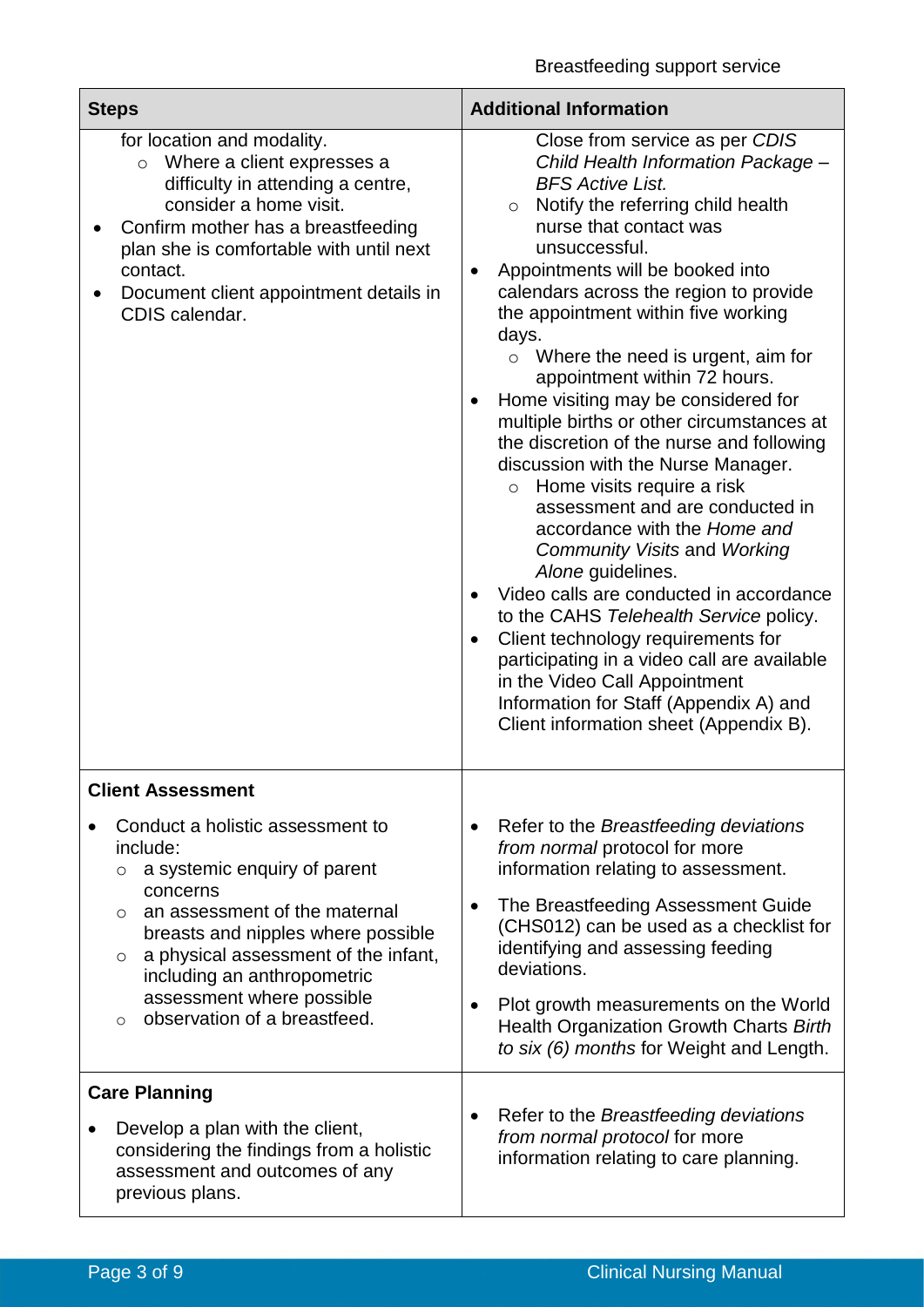| <b>Steps</b>                                                                                                                                                                                                                                                                                                               | <b>Additional Information</b>                                                                                                                                                                                                                                                                                                                   |  |  |
|----------------------------------------------------------------------------------------------------------------------------------------------------------------------------------------------------------------------------------------------------------------------------------------------------------------------------|-------------------------------------------------------------------------------------------------------------------------------------------------------------------------------------------------------------------------------------------------------------------------------------------------------------------------------------------------|--|--|
| <b>Client Review</b>                                                                                                                                                                                                                                                                                                       |                                                                                                                                                                                                                                                                                                                                                 |  |  |
| Ascertain the status of the feeding<br>deviation:                                                                                                                                                                                                                                                                          |                                                                                                                                                                                                                                                                                                                                                 |  |  |
| If resolved:                                                                                                                                                                                                                                                                                                               |                                                                                                                                                                                                                                                                                                                                                 |  |  |
| Refer client back to Universal or<br>Universal Plus service.                                                                                                                                                                                                                                                               |                                                                                                                                                                                                                                                                                                                                                 |  |  |
| If improved:                                                                                                                                                                                                                                                                                                               |                                                                                                                                                                                                                                                                                                                                                 |  |  |
| Determine if further monitoring and/or<br>review requires Breastfeeding<br>Support Service level of care or if<br>client can be referred to Universal<br>Plus care with the child health nurse.                                                                                                                            | This may be face-to-face or by phone or<br>$\bullet$<br>video call according to client need.                                                                                                                                                                                                                                                    |  |  |
| If there are sustained concerns:                                                                                                                                                                                                                                                                                           |                                                                                                                                                                                                                                                                                                                                                 |  |  |
| Additional appointments may be<br>provided.<br>Referral to specialist external<br>$\circ$<br>services is required when the<br>deviation remains unresolved or<br>requires a level of care outside the<br>nurse scope of practice.                                                                                          | Additional contacts will be responsive to<br>$\bullet$<br>client needs and will involve care<br>planning and reviewing progress.                                                                                                                                                                                                                |  |  |
| <b>Exit considerations</b>                                                                                                                                                                                                                                                                                                 |                                                                                                                                                                                                                                                                                                                                                 |  |  |
| Client care is transferred back to the<br>referring nurse in the child health setting<br>when:<br>achievement or adequate resolution<br>O<br>of identified client concern, or<br>clients are actively engaging with<br>$\circ$<br>external health and support<br>agencies, or<br>clients are no longer breastfeeding.<br>O | A clinical handover will occur when the<br>$\bullet$<br>client care is returned to the nurse in the<br>child health setting.<br>Clinical handover and the use of the<br>$\bullet$<br><b>Clinical Handover/Referral form</b><br>(CHS663) will be completed for external<br>referrals, according to the Clinical<br>Handover - Nursing procedure. |  |  |

## **Documentation**

Nurses will maintain accurate, comprehensive and timely documentation of assessments, care planning, decision making and outcomes in the client's CDIS record. Breastfeeding Support Service nurses will commence and maintain a temporary paper file to store completed forms and growth charts. All paper documents will be transferred to the relevant child health centre for inclusion in the MR600 Child Health Record following discharge from the Breastfeeding Support Service.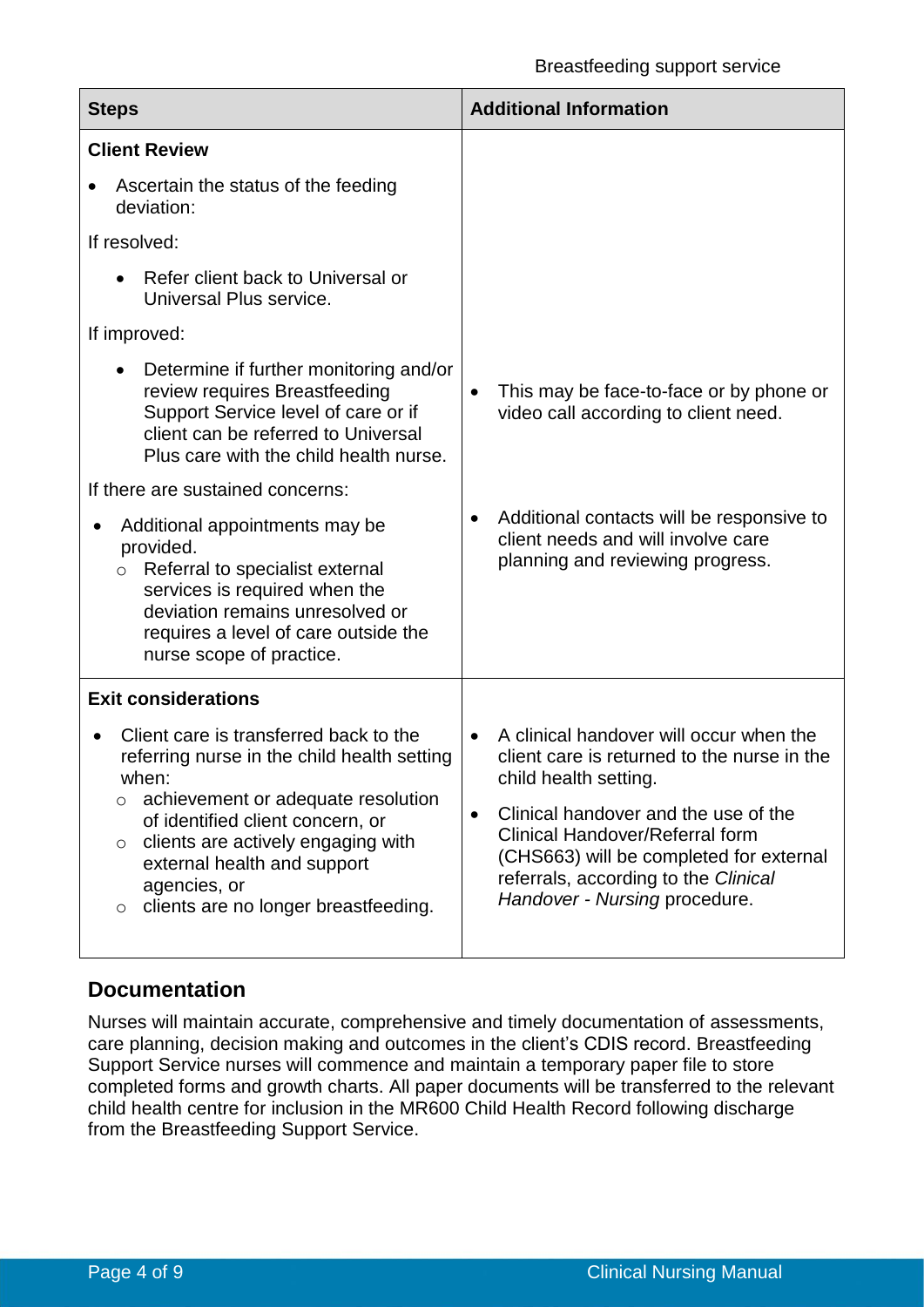## **Performance measures may include:**

- Proportion of clients contacted within 48 hours following referral from community health nurses.
- Proportion of clients with a completed assessment within 5 days following referral.
- Proportion of clients with urgent needs with a completed assessment within 72 hours.
- Proportion of clients with a review completed within 1 to 7 days.
- Proportion of families engaged with Breastfeeding Support Service self-reporting successful resolution of breastfeeding concern.

#### **Related policies, procedures and guidelines**

The following documents can be accessed in the **Clinical Nursing Manual** via the [HealthPoint](https://healthpoint.hdwa.health.wa.gov.au/policies/Pages/CACH-Community-Health.aspx) link, [Internet](https://ww2.health.wa.gov.au/About-us/Child-and-Adolescent-Health-Service/Child-and-Adolescent-Community-Health/Professional-resources/Community-Health-Clinical-Nursing-Manual) link or for WACHS staff in the [WACHS Policy](https://healthpoint.hdwa.health.wa.gov.au/policies/Pages/WACHS%20Policy%20Pages/WACHS-Policies.aspx) link

Breastfeeding deviations from normal

Clinical handover nursing

Growth Faltering

The following documents can be accessed in the [CAHS Policy Manual](https://healthpoint.hdwa.health.wa.gov.au/policies/Pages/CAHS-Policies-Corporate.aspx)

Telehealth Service

The following documents can be accessed in the [Department of Health Policy Frameworks](https://ww2.health.wa.gov.au/About-us/Policy-Frameworks)

Clinical Handover Policy [\(MP0095\)](https://ww2.health.wa.gov.au/About-us/Policy-frameworks/Clinical-Governance-Safety-and-Quality/Mandatory-requirements/Clinical-Handover-Policy)

#### **Related CAHS-CH forms**

The following forms can be accessed from the **[CAHS-Community Health Forms](https://cahs-healthpoint.hdwa.health.wa.gov.au/cach/forms/Pages/default.aspx)** page on **HealthPoint** 

Clinical handover/referral (CHS663)

WHO Growth Charts *Birth to six (6) months* for Weight and Length

#### **Related CAHS-CH resources**

The following resources can be accessed from the [CAHS-Community Health Resources](https://cahs-healthpoint.hdwa.health.wa.gov.au/cach/resources/Pages/default.aspx) page on HealthPoint

Breastfeeding Assessment Guide (CHS012)

[CDIS Child Health Information Package –](file://///hdwa.health.wa.gov.au/shared/CACH/Common%20Folders/CDIS/Breastfeeding%20Service/BFS%20Active%20List.pdf) BFS Active List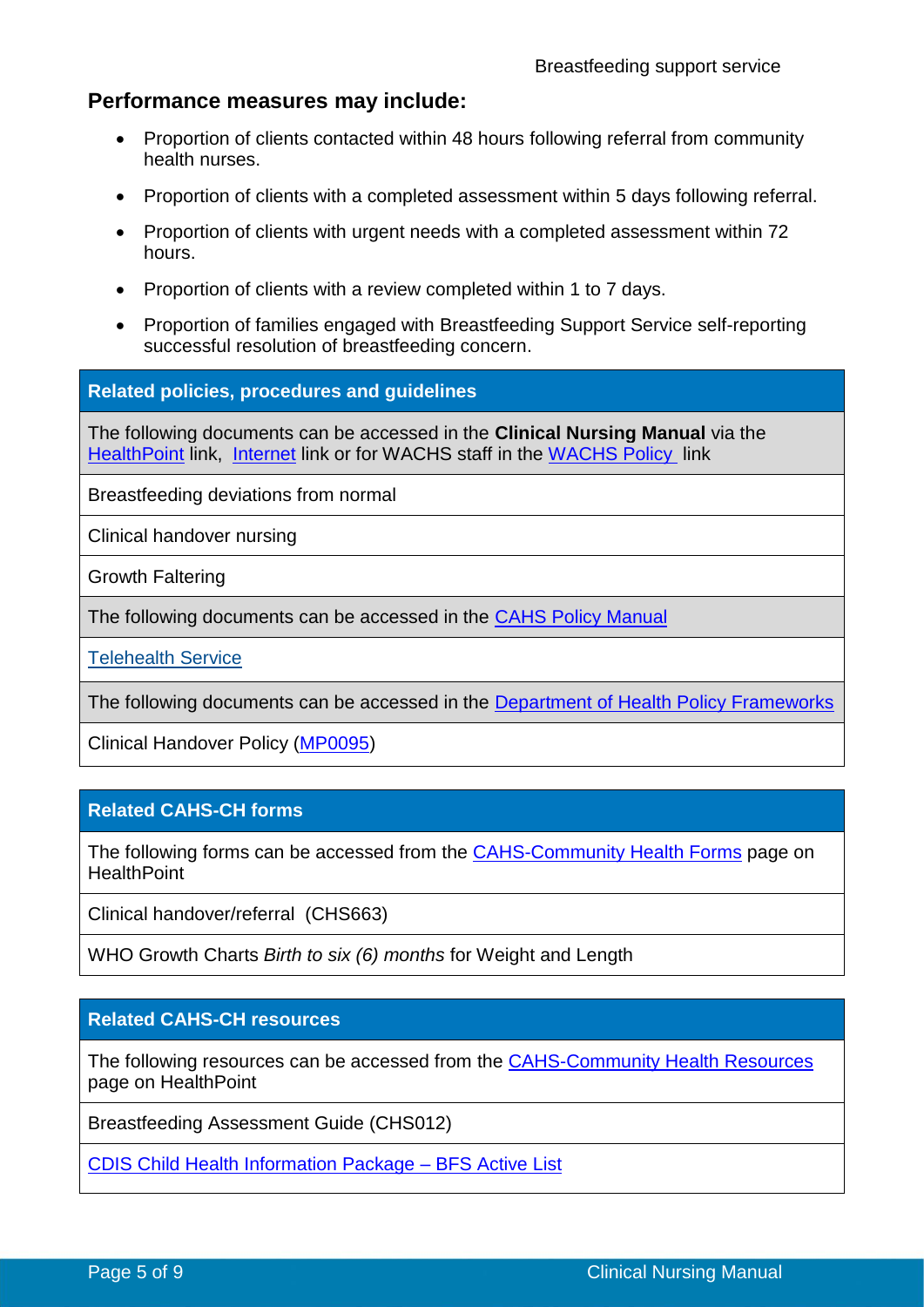## **Appendix A: Video Call Appointment Information for Staff**

#### **Staff requirements for use:**

- Video Call account Set up with Telehealth contact Telehealth on 6456 0525 or email: telehealth.cahs@health.wa.gov.au
- Google Chrome browser on a desktop or laptop
- Webcam
- Speakers or headphones
- Quiet, private room
- Training on the use of Video Call (either face-to-face or videos on Telehealth website)

#### **Client requirements for use:**

- Computer/tablet/smartphone or iPhone
- Good internet connection
- Google Chrome browser on a desktop or laptop, or an Android table or smartphone
- Camera and microphone

## **Prior to client appointment:**

- Clients are invited to participate in a Video Call and must be:
	- o thoroughly informed about the process and rationale for using Video Call
	- o assured that receiving healthcare through a Video Call is optional and given alternatives
	- o reassured that declining a Video Call appointment will not prejudice their care and that a face-to-face appointment will be scheduled as soon as possible
	- $\circ$  informed of any potential for impact or refusal on the client's assessment (e.g. time delay) (CAHS *Telehealth Services* Policy)
- Client booked into CDIS (recorded as a CNP)
- Send client "Attending your appointment via a video call" pdf
- Send client URL link for Video Call (this will be PCH or Healthdirect)

## **Conducting the appointment:**

- Activate Video Call account
- Login to Video Call via Google Chrome
- Mute microphone and camera until client appears in Waiting Room
- Send an onscreen message to client
- Invite client to call
- Conduct the consultation
- Disconnect call

**Video Call support** – contact CAHS Telehealth on 6456 0525 or 0405 121 549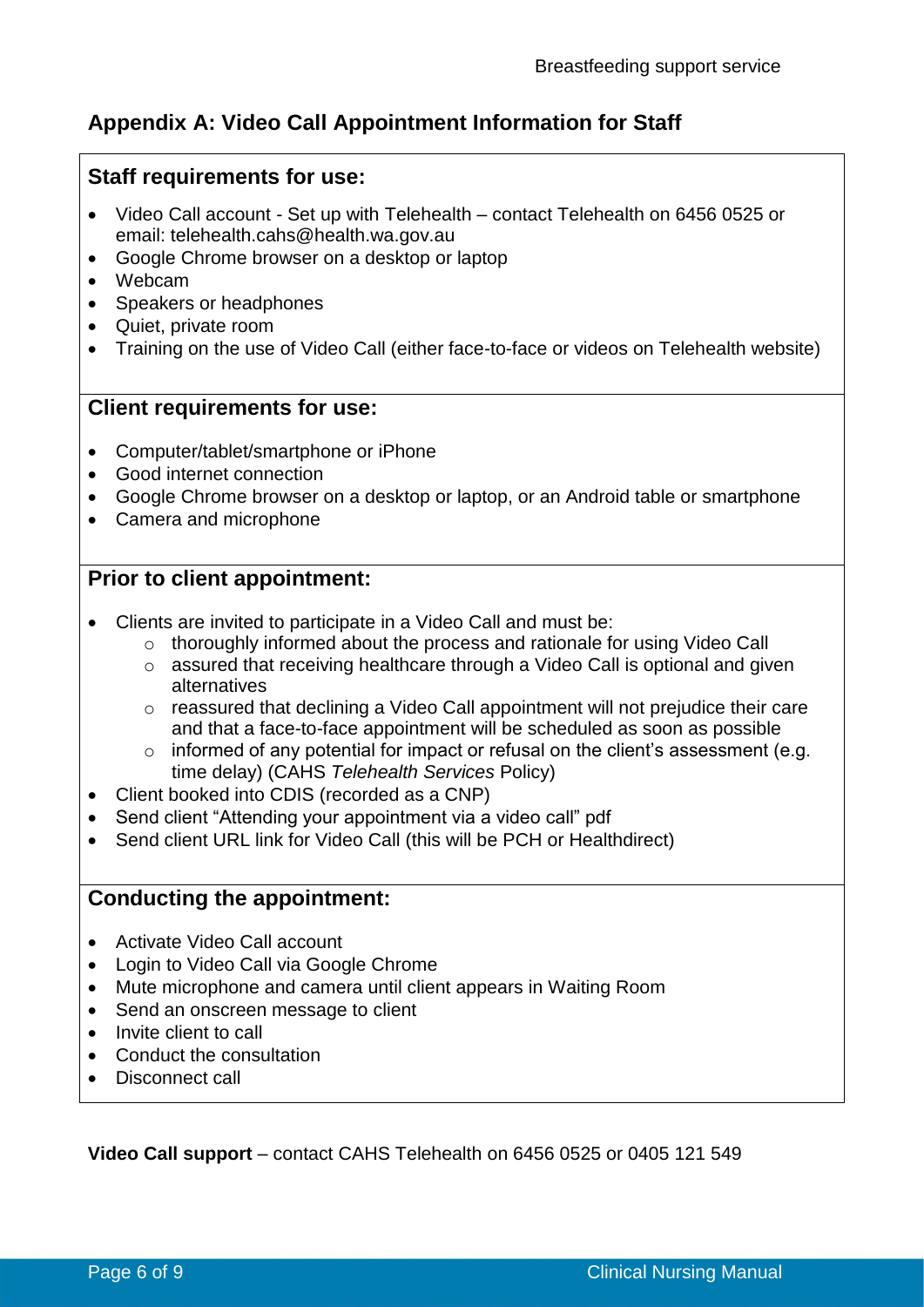## **Appendix B: Client information sheet**



Department of Health

# **Attending your appointment** via a video call

# Perth Children's Hospital

Where appropriate, you can have your consultation online via a video call

Video calling is as convenient as a phone call, with the added value of face-to-face communication

It can save you time and money. and brings your care closer to home.

#### Where do I go to attend my appointment?

## To attend your appointment, visit the Telehealth page on the PCH website.

Instead of travelling to your appointment, you enter the clinic's waiting area online.

The health service is notified when you arrive, and your clinician will join you when ready.

There is no need to create an account. No information you enter is stored.

#### What do I need to make a video call?

A good connection to the internet If you can watch a video online (e.g. YouTube) you can make a video call

A private, well-lit area where you will not be disturbed during the consultation

One of these:

- Google Chrome web browser desktop or laptop (Windows or Mac), or on an Android tablet or smartphone
- . An iPad or iPhone with the free Healthdirect Video Call app installed

Web-camera, speakers and microphone (already built into laptops or mobile devices)

See over for more information on how to make a video call



#### Is it secure?

Video calls are secure; your privacy is protected. You have your own private video room, that only authorised clinicians can enter

#### How much does a video call cost?

The video call is free (except for your internet usage). However, the regular costs - if any - of a medical consultation still apply.

#### How much internet data will I use?

You don't use any data while waiting for a clinician to join you.

A video consultation uses less than half of the data you would use while watching a YouTube video in High Definition\*.

Data use is less on lower-speed internet connections, or if you're using a less powerful computer, tablet, or smartphone. These factors can also reduce the overall quality of the call.

Data use increases when there are more than two participants in the call.

#### **Smartphone & tablet users**

allowance

If you can, connect to a home or work Wi-Fi network to avoid using your mobile data

That's about 230 MB on a mobile device, and 450 MB on a PC for a 20 minute call, which is similar to Skype® or FaceTime®.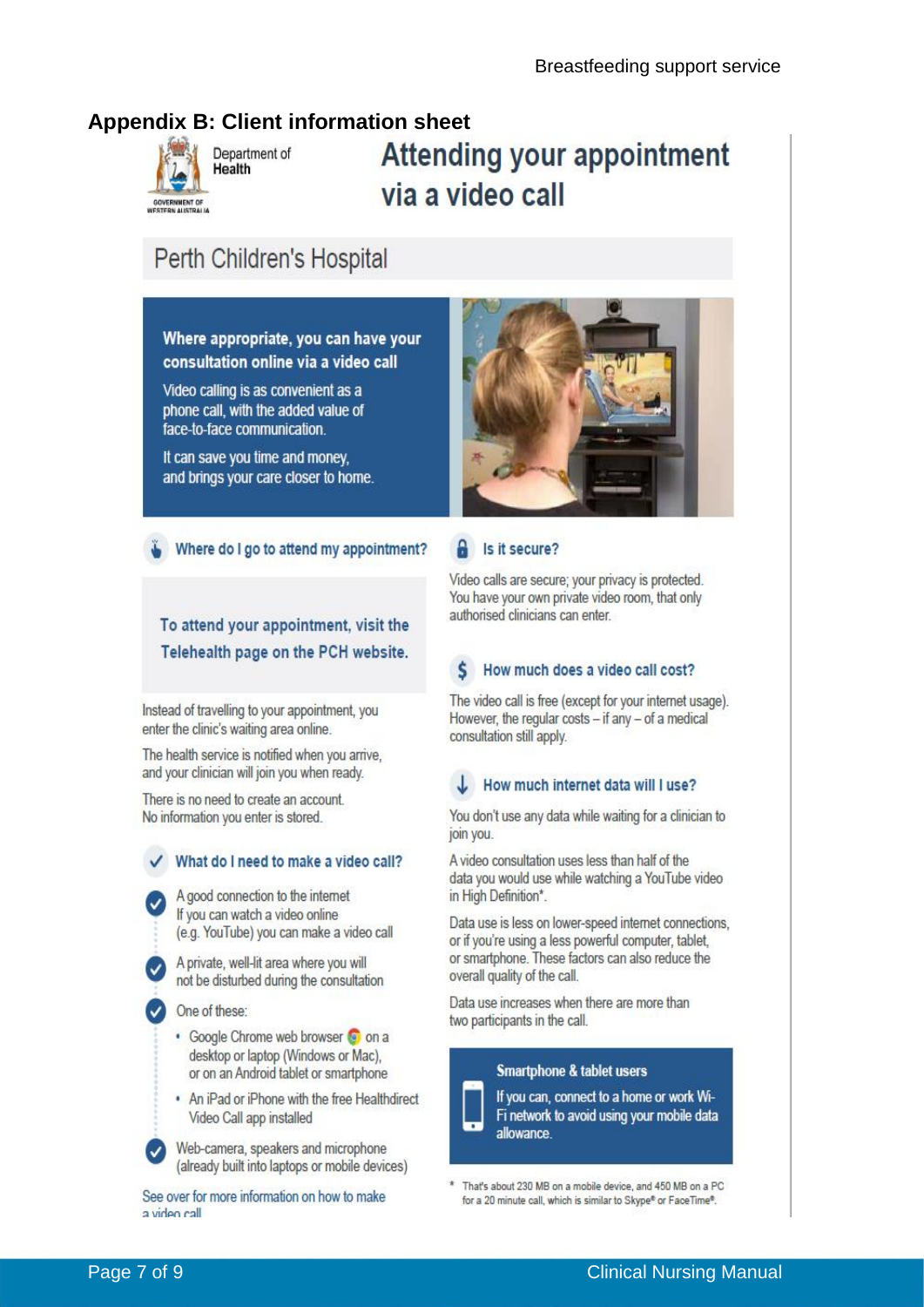

What do I do if something is not working?

- Go to https://vccresources.com.au/troubleshooting
- Download the troubleshooting mini-poster from https://vccresources.com.au/checklist

#### More information

Contact the PCH Telehealth Coordinator on 0405 121 549 or your Regional Telebealth Coordinator



 $\mathbf{r}$